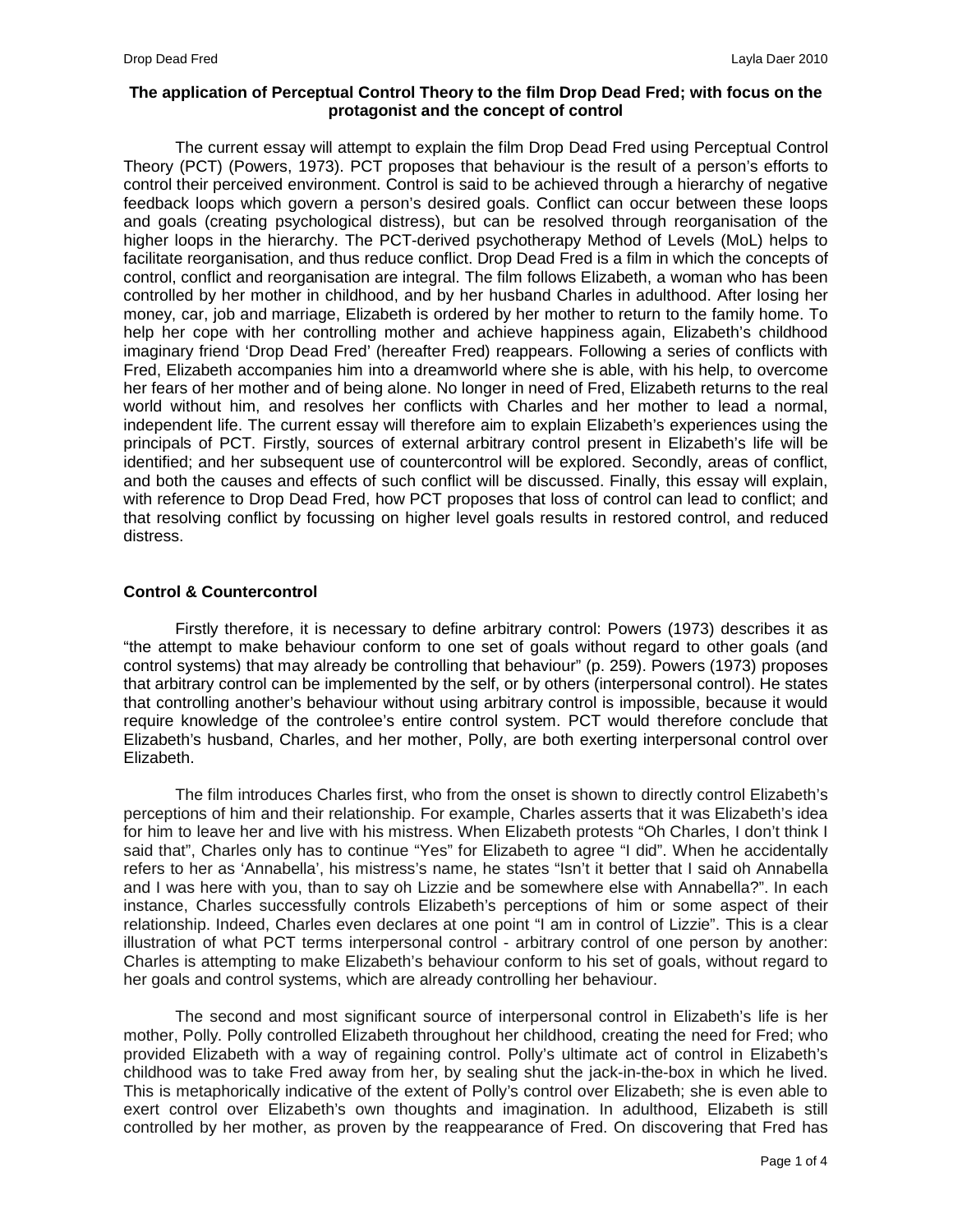reappeared, Polly employs a nurse to administer Elizabeth's anti-psychotic medication, and keep her bed-bound. This is another clear demonstration of interpersonal control: Polly is attempting to control Elizabeth's experiences, without regard to Elizabeth's own control systems. Furthermore, Polly again strives to eliminate Fred (this time using medication), reiterating the previous metaphor. Polly also takes control of what Elizabeth views as her main goal - reuniting with Charles. And like Charles, Polly also attempts to control Elizabeth's perceptions of certain situations: referring to Elizabeth's father, Polly proclaims "You made things worse, he left because of you".

For Elizabeth, Fred provides a way to deal with the interpersonal control implemented by her mother; because Fred serves as an agent through which to countercontrol Polly. Countercontrol was first introduced by Skinner (1953), who proposed that a controlee engaged in countercontrol may produce behaviour which is aversive to the controller, including emotional reactions such as anger or frustration. In the context of PCT, Carey and Bourbon (2004) have defined countercontrol as 'action taken by a controlee to systematically produce behavioural effects in a controller' (p. 4). This can be seen in Drop Dead Fred only moments after Fred reenters in Elizabeth's life. Polly forbids Elizabeth from walking on her recently shampooed carpet; so as a way of countering this control, Fred deliberately smears dog feces on the carpet, enraging Polly. Additionally, Carey and Bourbon (2005) suggest that placing further controls on countercontrollers only provides them with more opportunities for countercontrol. This can be observed in a scene showing a five-year old Elizabeth being reprimanded by her mother for her recent misbehaviour with Fred. Polly forbids her from mentioning Fred's name, and shouts "no more Drop Dead Fred, period!". In an attempt to counter this, Fred immediately appears and suggests creating a mud pie using Polly's best china. Once made, Fred and Elizabeth discuss plans to force-feed the mud pie to Polly, then chop her head off, eat her, and finally defecate her onto the dining table. This is obviously a very extreme and violent reaction to the additional control being placed on Elizabeth, but nonetheless demonstrates that countercontrollers may react emotionally, as proposed by Skinner (1953); and that further attempts to control countercontrollers can elicit more countercontrol, as suggested by Carey and Bourbon (2005).

## **Conflict**

Although Elizabeth is able to countercontrol her mother through Fred, there is still part of her that submits to her mother's control. Fred is a way of expressing and achieving her higher order goal of standing up to her mother and becoming independent, but the part of her that is still afraid of her mother attempts to control Fred, and submits to her mother. For example, after Fred has smeared Polly's shampooed carpet in dog feces, he suggests writing "mother sucks" on it. Elizabeth, afraid of her mother's reaction, persuades him otherwise. Additionally, throughout the film Fred consistently refers to Polly as "the megabitch", whereas Elizabeth always addresses her politely and formally as "mother". These examples display Elizabeth's conflicting goals: to defy and be independent from her mother; and to submit to her mother, because she is afraid of her.

Fred also highlights conflict surrounding Elizabeth's relationship with Charles. Although Elizabeth states that reuniting with Charles would be the only way to make her happy, once reunited, Fred asserts "He's the wrong man for you, you're not happy" and "If you're so happy... why am I here?". Fred highlights that Elizabeth's goal of wanting to be in a relationship, and not wanting to be alone, is conflicting with her goal of achieving happiness (although she had seemed to think that they were different levels of the same goal, i.e. That being in a relationship would make her happy). Furthermore, Charles encourages Elizabeth to take the medication that will 'kill' Fred. Elizabeth mentions earlier in the film that when her mother took Fred away from her in childhood, "All the life, and spirit… just went out of me". This suggests then, again metaphorically, that Charles is arbitrarily controlling Elizabeth to such an extent that he is removing the 'life' or 'spirit' from her: he is removing any self-control that she might have.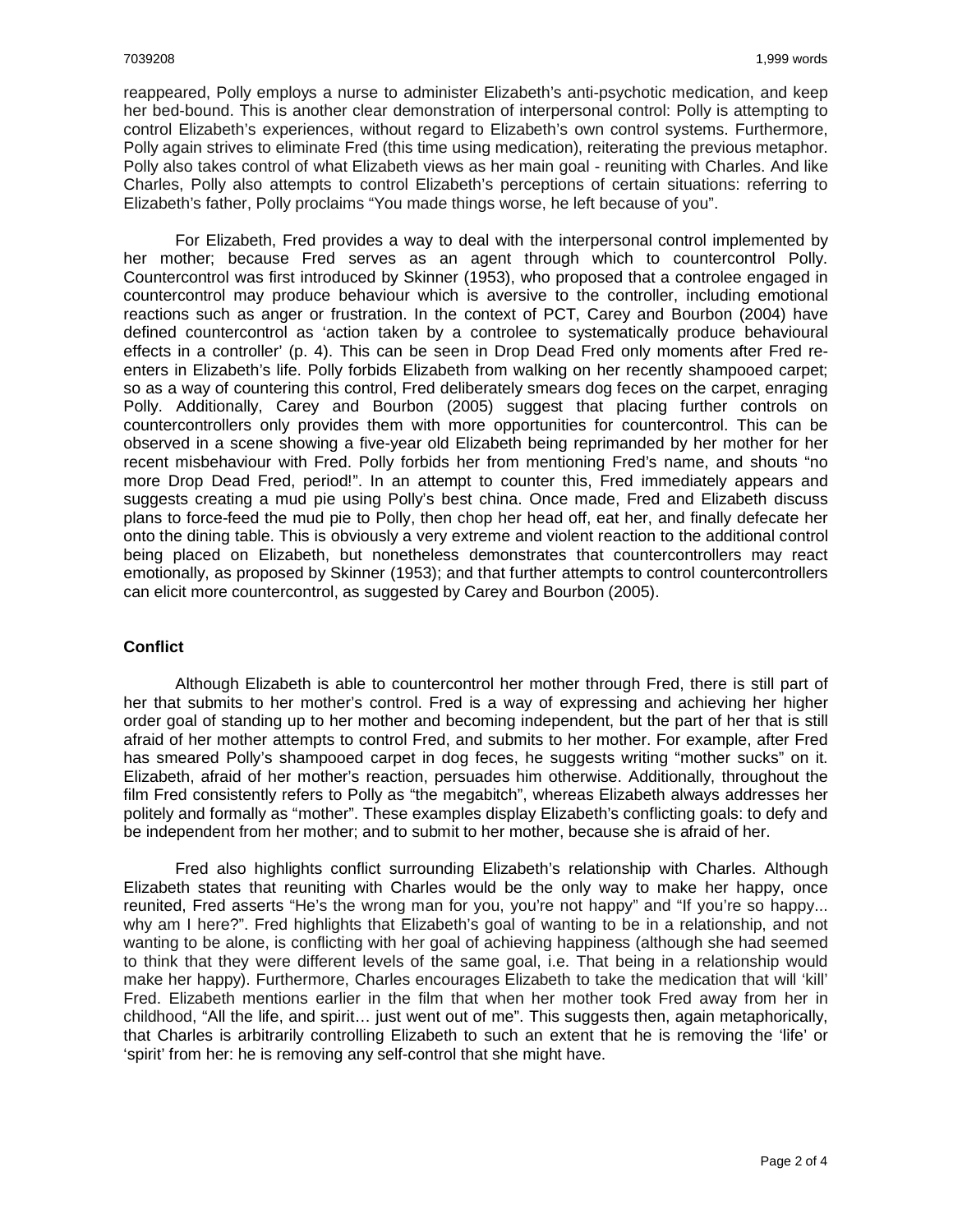# **Causes & effects of conflict**

According to PCT, it is exactly such loss of control, resulting from arbitrary control by others, that is proposed to be a main cause of conflict, and thus distress (Powers, 1973). Carey et al. (2007) suggest that conflict and distress are evident when people describe fighting with themselves or feeling split between various options. This is clearly apparent in Elizabeth, who is torn between her different goals, and is literally fighting with herself in her relationship with Fred. PCT would explain this relationship in terms of inner conflict in Elizabeth, between the different control loops that govern her (opposing) higher order goals. Elizabeth says of Fred, "It's like he's my best friend, and yet I'm scared to death of him": Fred represents the goals that Elizabeth wants to achieve, but is afraid to because of how it will impact on her other goals. For example, Fred represents Elizabeth's goal of standing up to her mother, but this conflicts with her goal of maintaining a non-confrontational relationship with her mother. Powers (1973) suggests that such inner conflict is often a result of arbitrary control by others.

Fred also represents the effects of the conflict Elizabeth feels. A paper by Mansell (2005) applying PCT to psychopathology, proposes that during conflict, sensory experience may be modified in order to achieve a higher-order goal. This may result in hallucinations and perceptual distortions which affect behaviour (McNab, 1993; Powers, 1973). Additionally, Powers (1973) suggests that conflict can be temporarily reduced through delusion: a person may disregard rules of logic and allow perceptual systems within their imagination to create a fantasy (Mansell, 2005). This certainly seems to explain Elizabeth, who in adulthood is perfectly aware that the concept of an imaginary friend does not fit with her rules of logic, but disregards this and allows her imagination to recreate Fred. However, PCT argues that although delusion can temporarily reduce conflict, it is only reduced in the mind of the person, and can be challenged by the environment (Mansell, 2005). This is also demonstrated by Elizabeth, whose environment regularly challenges the illusion of Fred.

## **Restoration of control & resolution of conflict**

As discussed, PCT proposes that loss of control causes conflict (Powers, 1973). According to PCT and MoL, for conflict to be reduced, an individual must shift his awareness from symptomatic distress to higher level control systems creating conflict (Higginson & Mansell, 2008). Powers (1998) proposes that once awareness is achieved, reorganisation follows - which reduces conflict and restores control. The dreamworld scene in Drop Dead Fred displays these principals in action: Fred, like an MoL therapist, helps Elizabeth become aware of the conflict surrounding her higher level goals and thus facilitates her reorganisation. Higginson and Mansell (2008) found that following MoL therapy, clients reported a change in 'self', and viewed their previous self through the new perspective of their current self. This is also displayed in the dreamworld scene, when Elizabeth meets her child self.

In conclusion, PCT is able to explain Elizabeth's experiences in terms of control, conflict and reorganisation. Arbitrary control placed on her by others elicited countercontrol, but also caused conflict within her and loss of self-control. Fred facilitated her reorganisation; restoring control and reducing conflict. In this way, Drop Dead Fred demonstrates the efficacy of PCT and MoL principals on maintaining psychological wellbeing, and provides support for the use of such principals in psychotherapy.